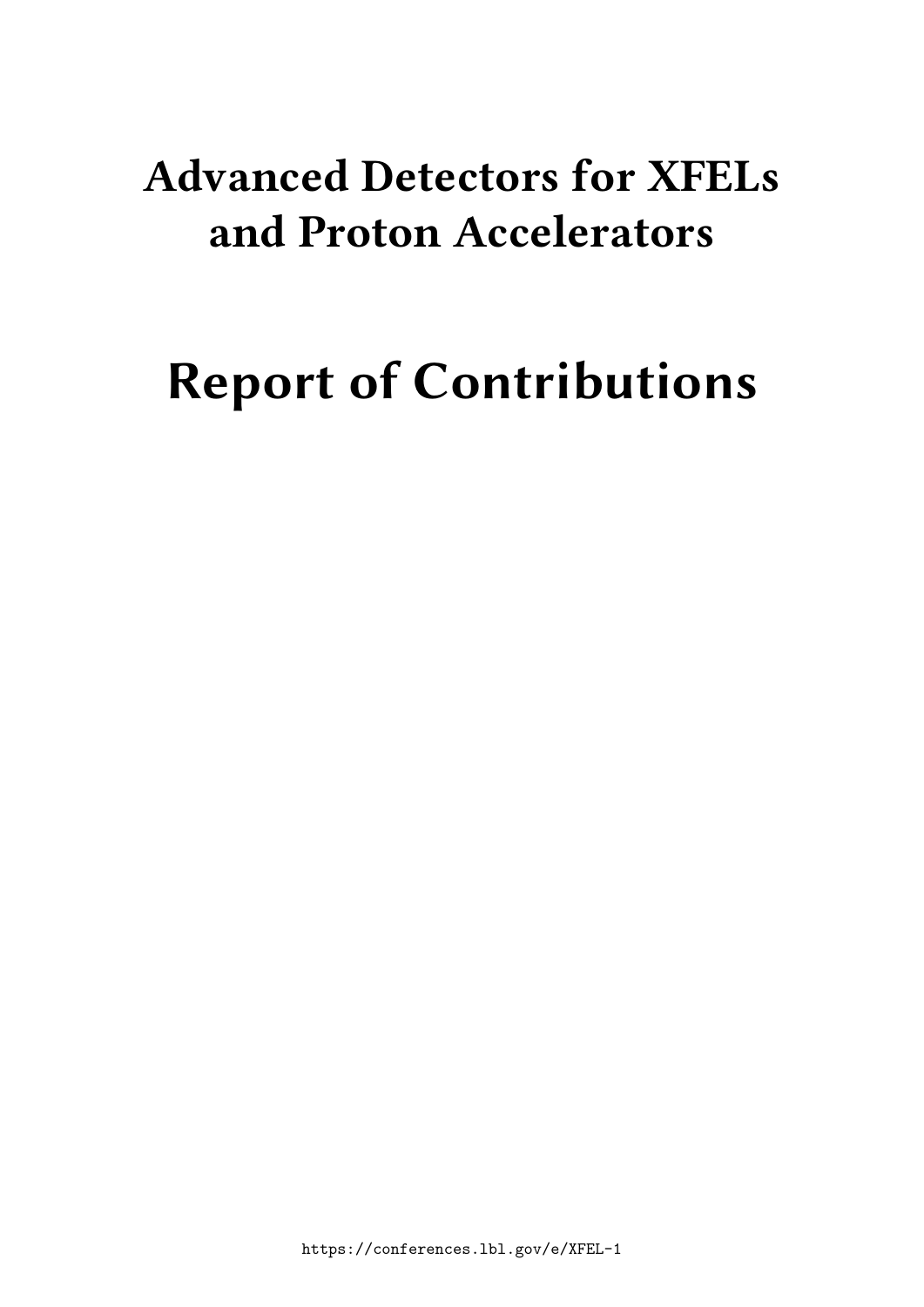Advanced Detec ... / Report of Contributions Welcome and Logistics

Contribution ID: 1 Type: **not specified** 

# **Welcome and Logistics**

*Saturday, 25 January 2020 09:00 (10 minutes)*

**Presenter:** PREBYS, Eric (UC Davis)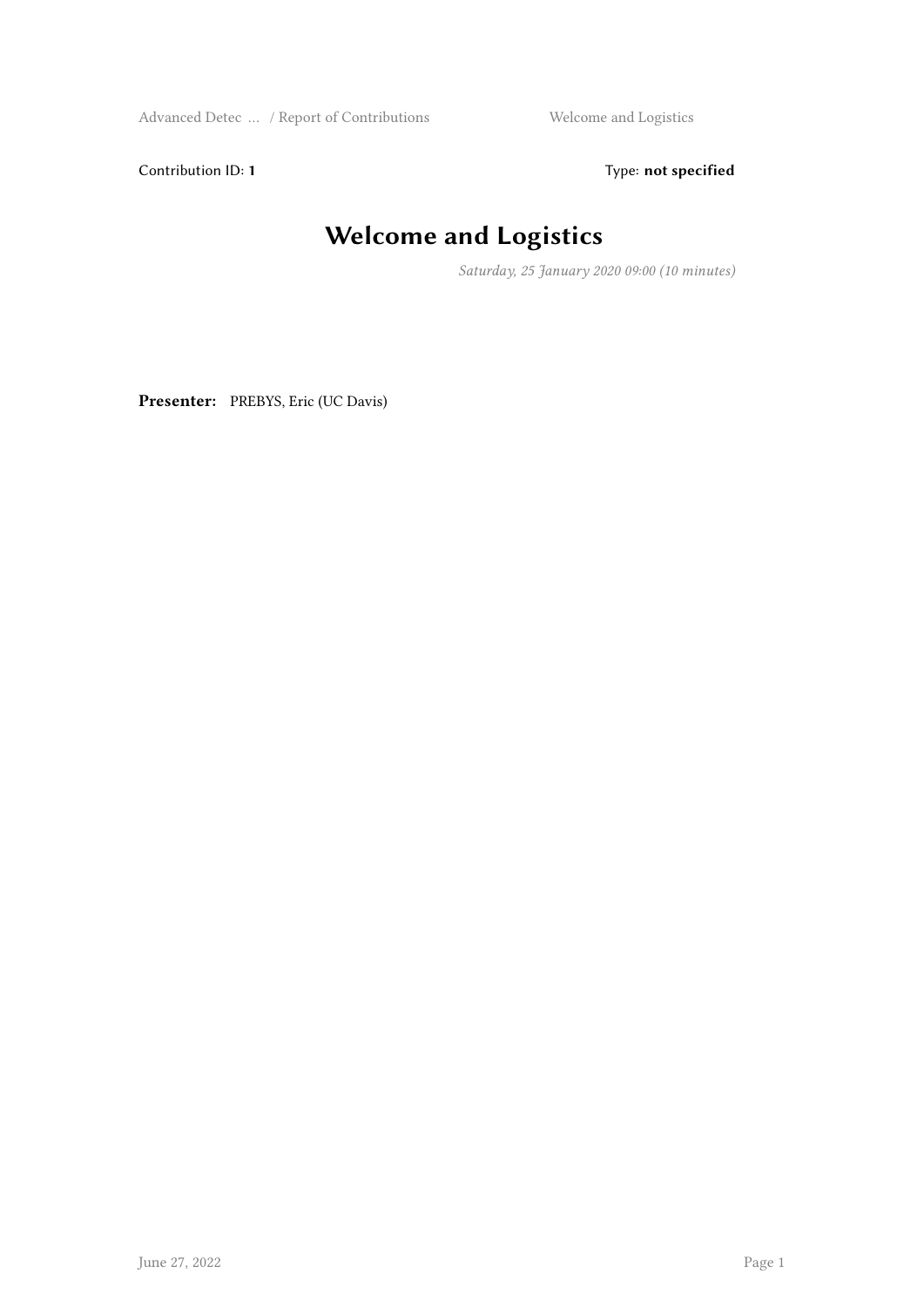Advanced Detec ... / Report of Contributions Project Overview

Contribution ID: 2 Type: **not specified** 

## **Project Overview**

*Saturday, 25 January 2020 09:10 (20 minutes)*

**Presenter:** Dr BOHON, Jen (Los Alamost National Laboratory)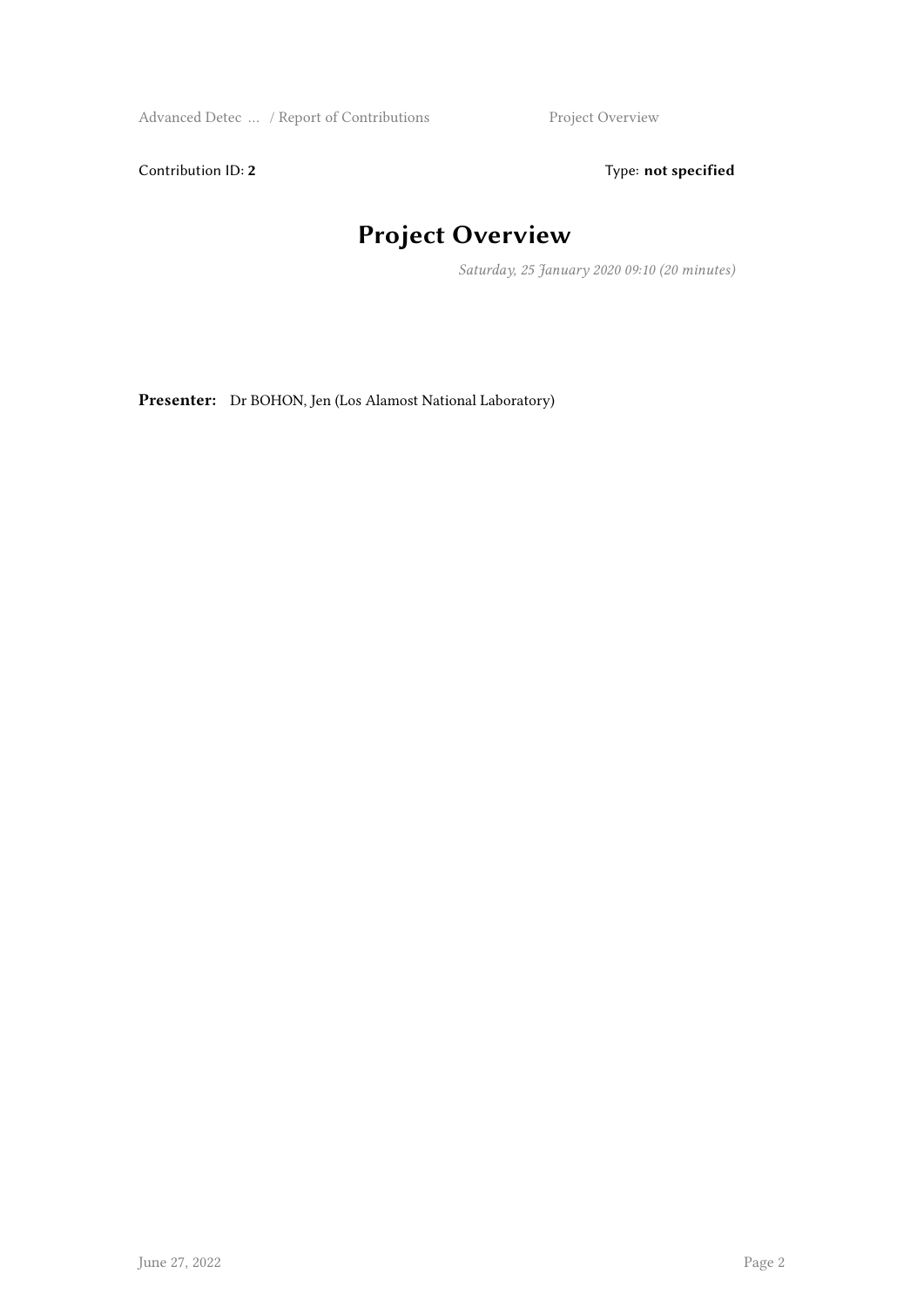Contribution ID: 3 Type: **not specified** 

#### **Advanced Diamond Diagnostics and Detectors for Accelerators**

*Saturday, 25 January 2020 09:30 (20 minutes)*

**Presenter:** Dr BOHON, Jen (Los Alamost National Laboratory)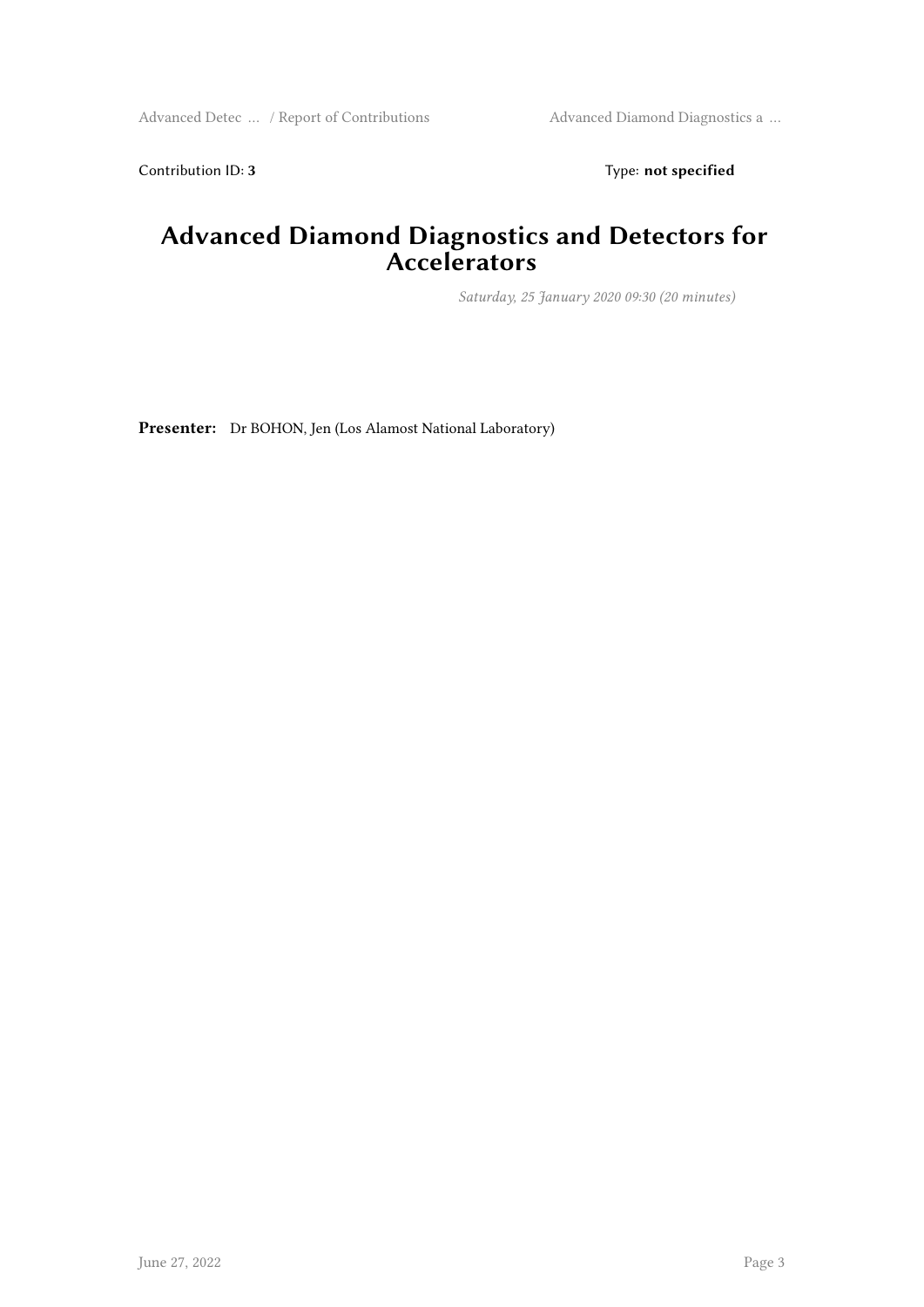Contribution ID: 4 Type: **not specified** 

#### **LANSCE Beam Diagnostic Needs**

*Saturday, 25 January 2020 09:50 (20 minutes)*

**Presenter:** Dr SMEDLEY, John (Los Alamos National Laboratory)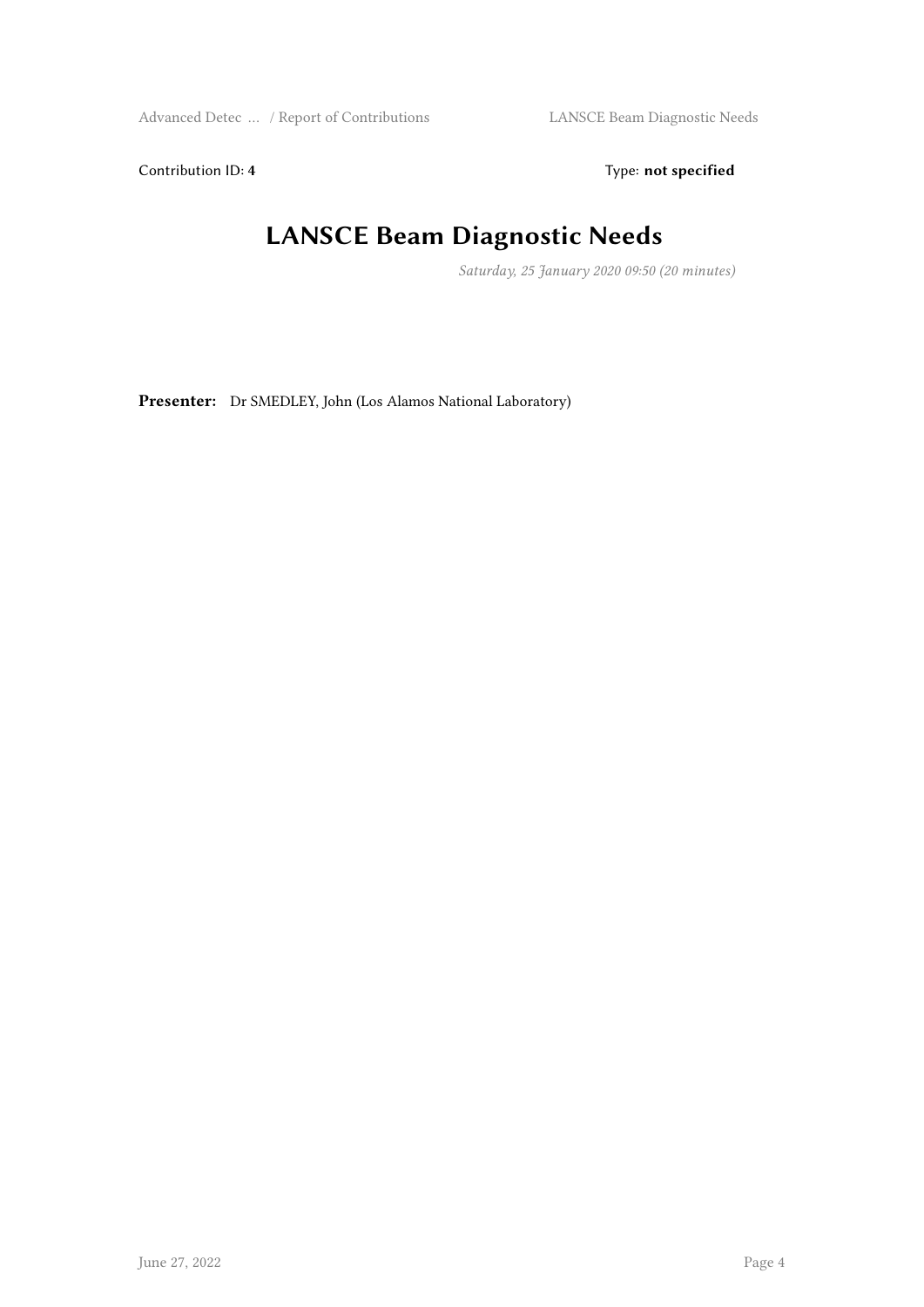Advanced Detec … / Report of Contributions Center for Integrated Nanotechno …

Contribution ID: 5 Type: **not specified** 

#### **Center for Integrated Nanotechnologies**

*Saturday, 25 January 2020 11:00 (10 minutes)*

**Presenter:** Dr KIM, Dongsung (Los Alamos National Laboratory)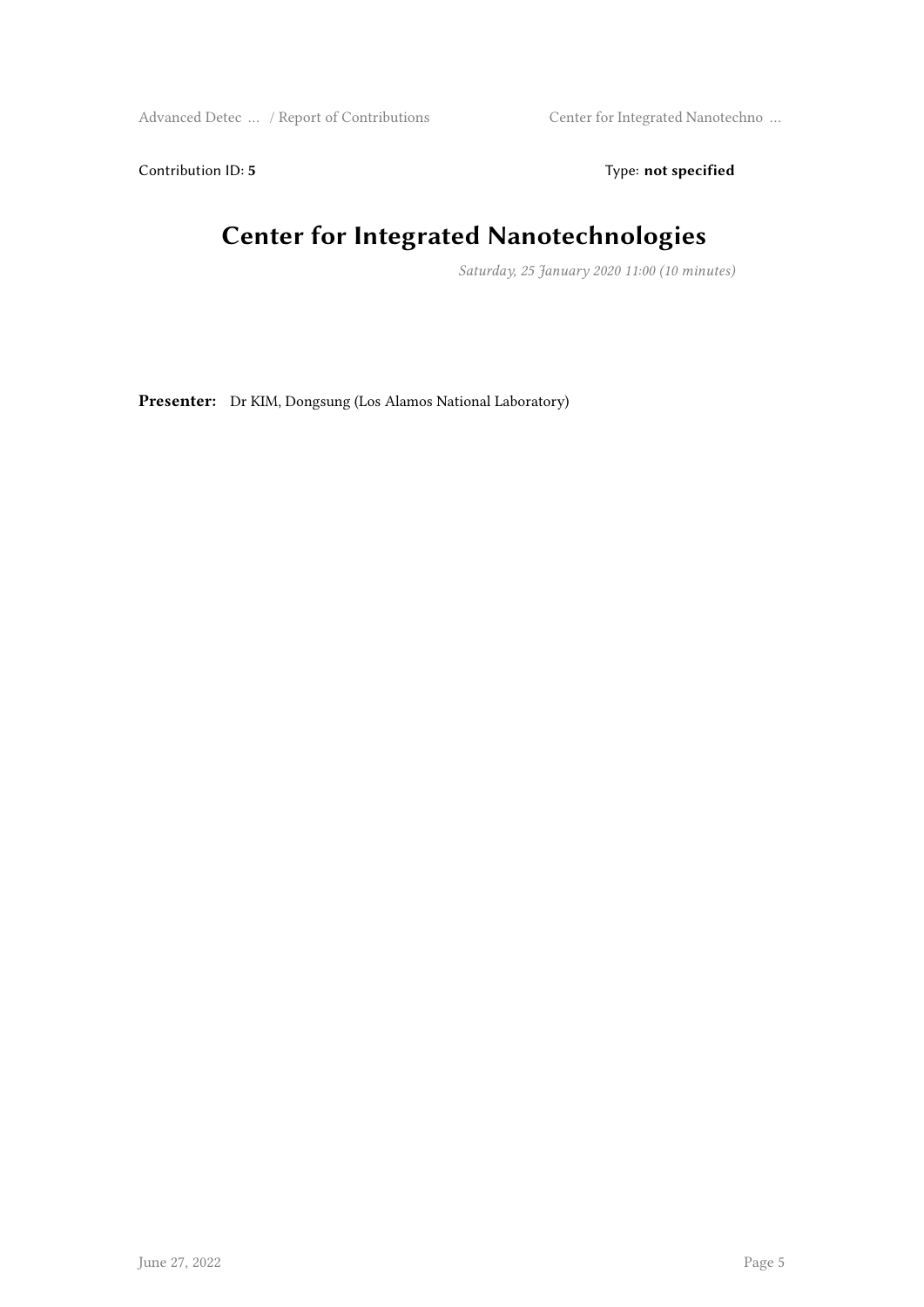Advanced Detec … / Report of Contributions Capabilities at SCIPP

Contribution ID: 6 Type: not specified

# **Capabilities at SCIPP**

*Saturday, 25 January 2020 11:10 (15 minutes)*

**Presenter:** Dr MAZZA, Simone (UC Santa Cruz)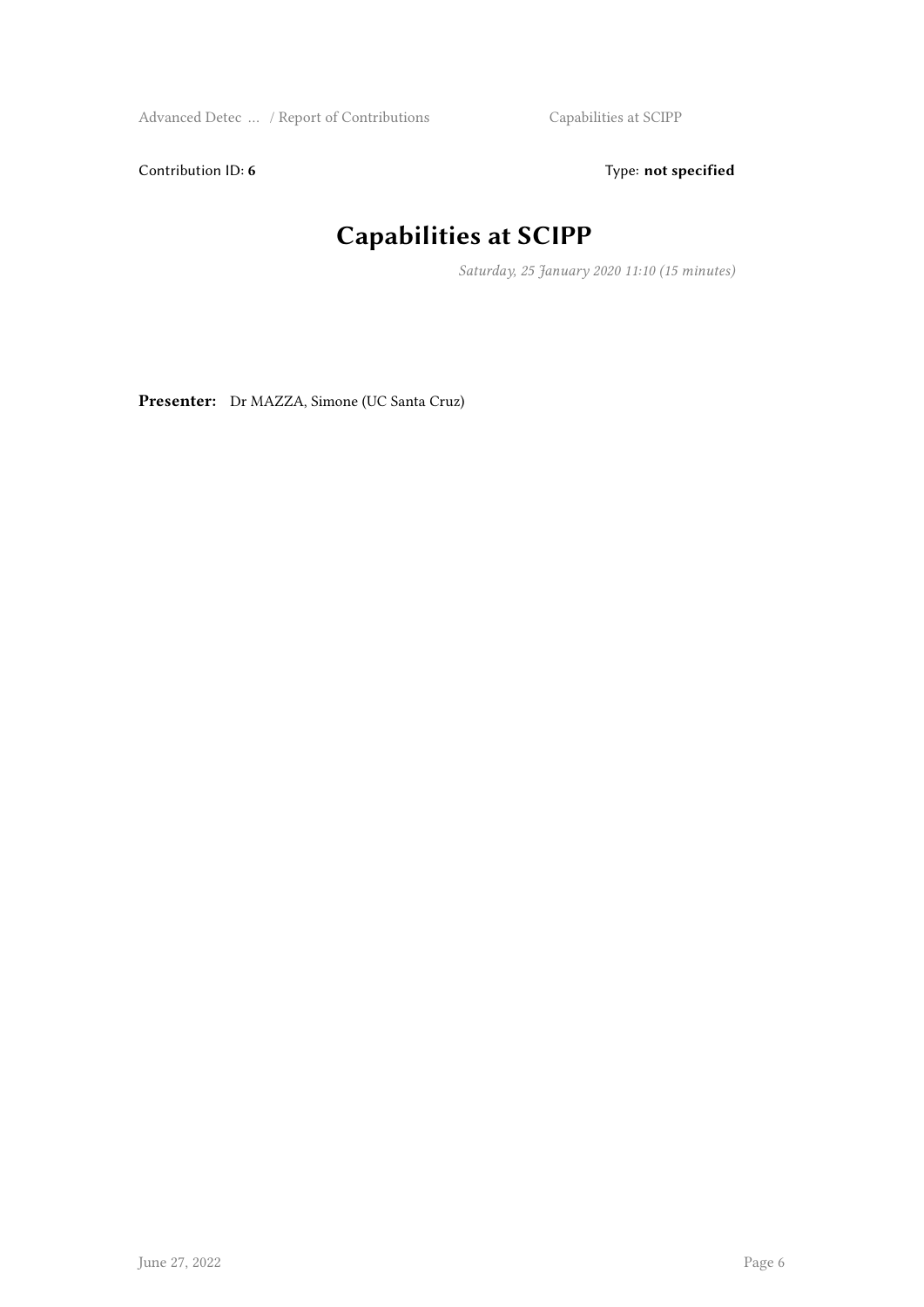Advanced Detec … / Report of Contributions Instrumentation Development and …

Contribution ID: 7 Type: **not specified** 

#### **Instrumentation Development and UCSC**

*Saturday, 25 January 2020 13:25 (25 minutes)*

**Presenter:** Prof. SCHUMM, Bruce (UC Santa Cruz)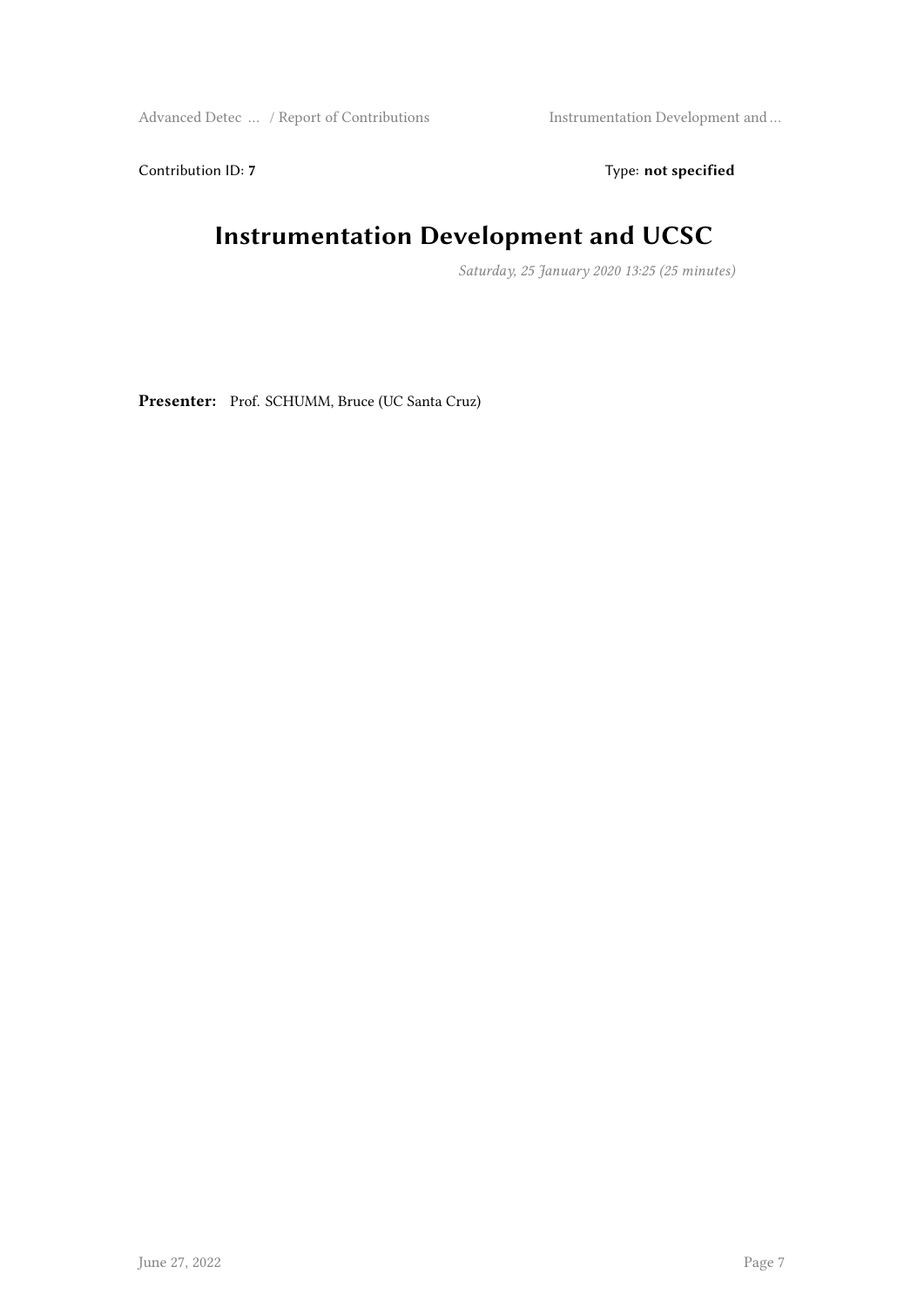Advanced Detec … / Report of Contributions Activities at LBNL

Contribution ID: 8 Type: **not specified** 

#### **Activities at LBNL**

*Saturday, 25 January 2020 13:50 (20 minutes)*

**Presenter:** GRACE, Carl (Lawrence Berkeley National Laboratory)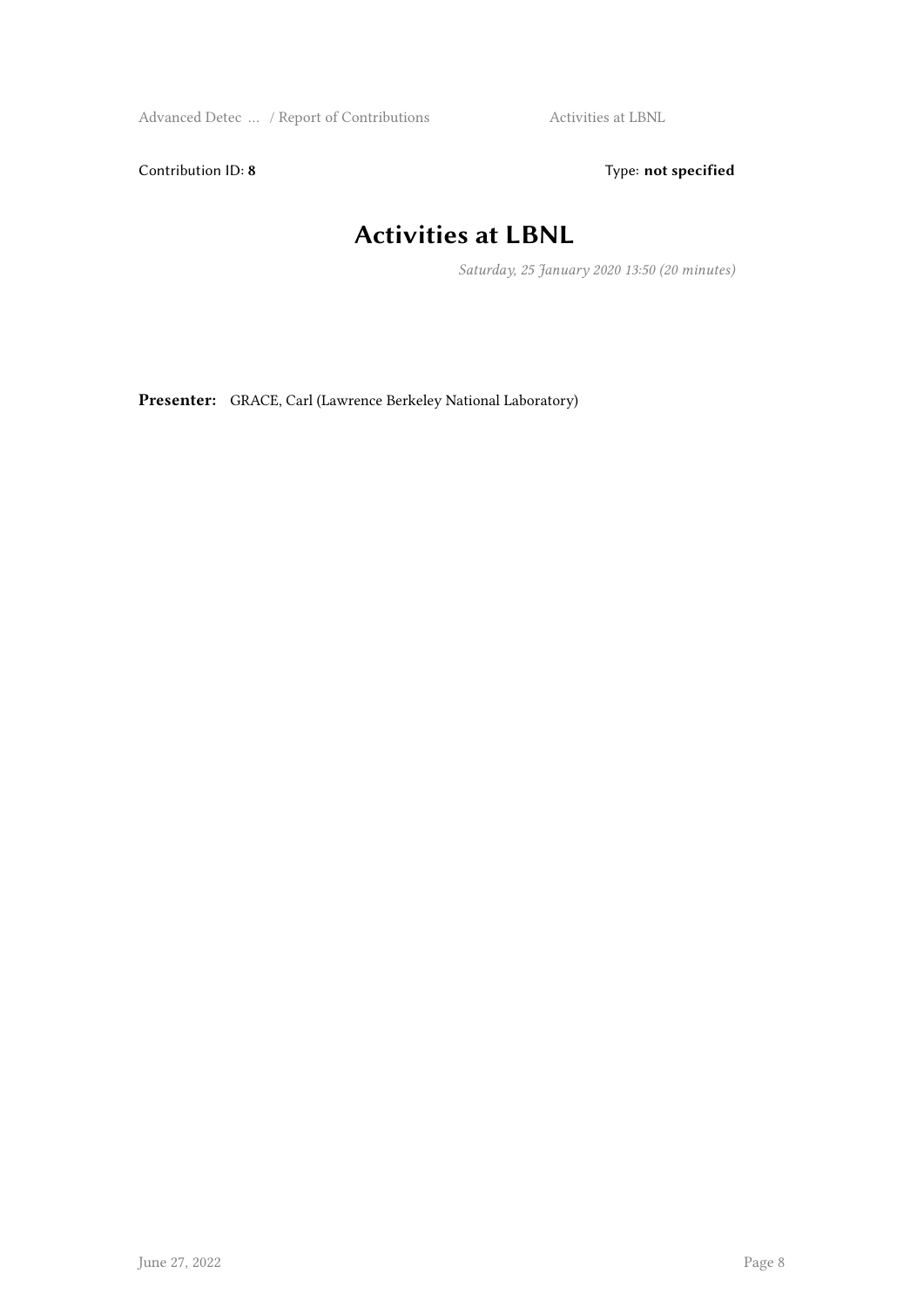Advanced Detec … / Report of Contributions Activities at UC Santa Barbara

Contribution ID: 9 Type: **not specified** 

## **Activities at UC Santa Barbara**

*Saturday, 25 January 2020 14:10 (20 minutes)*

**Presenter:** Prof. STUART, David (UC Santa Barbara)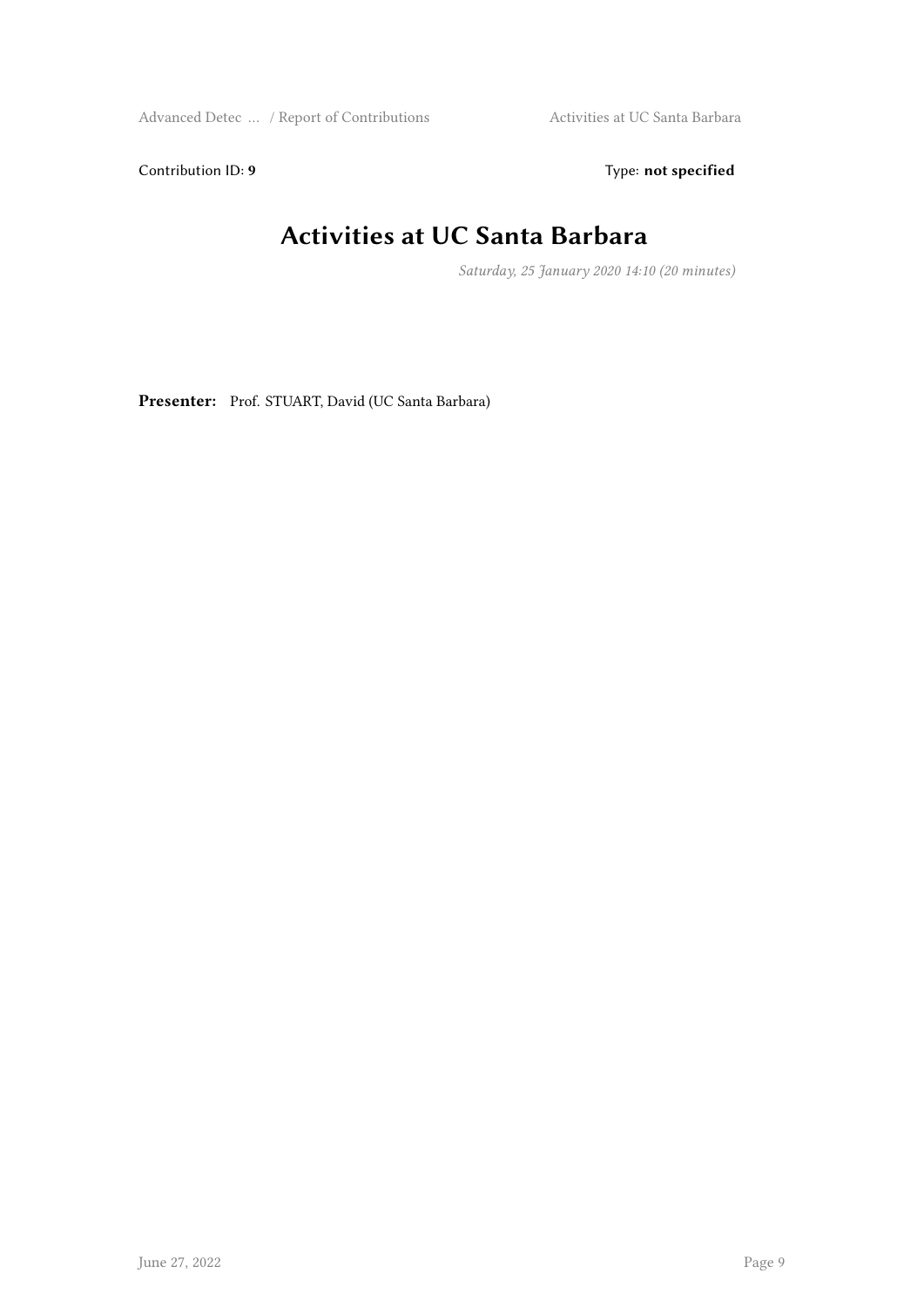Contribution ID: 10 **Type:** not specified

#### **Additional Activities at UC Santa Barbara**

*Saturday, 25 January 2020 15:20 (20 minutes)*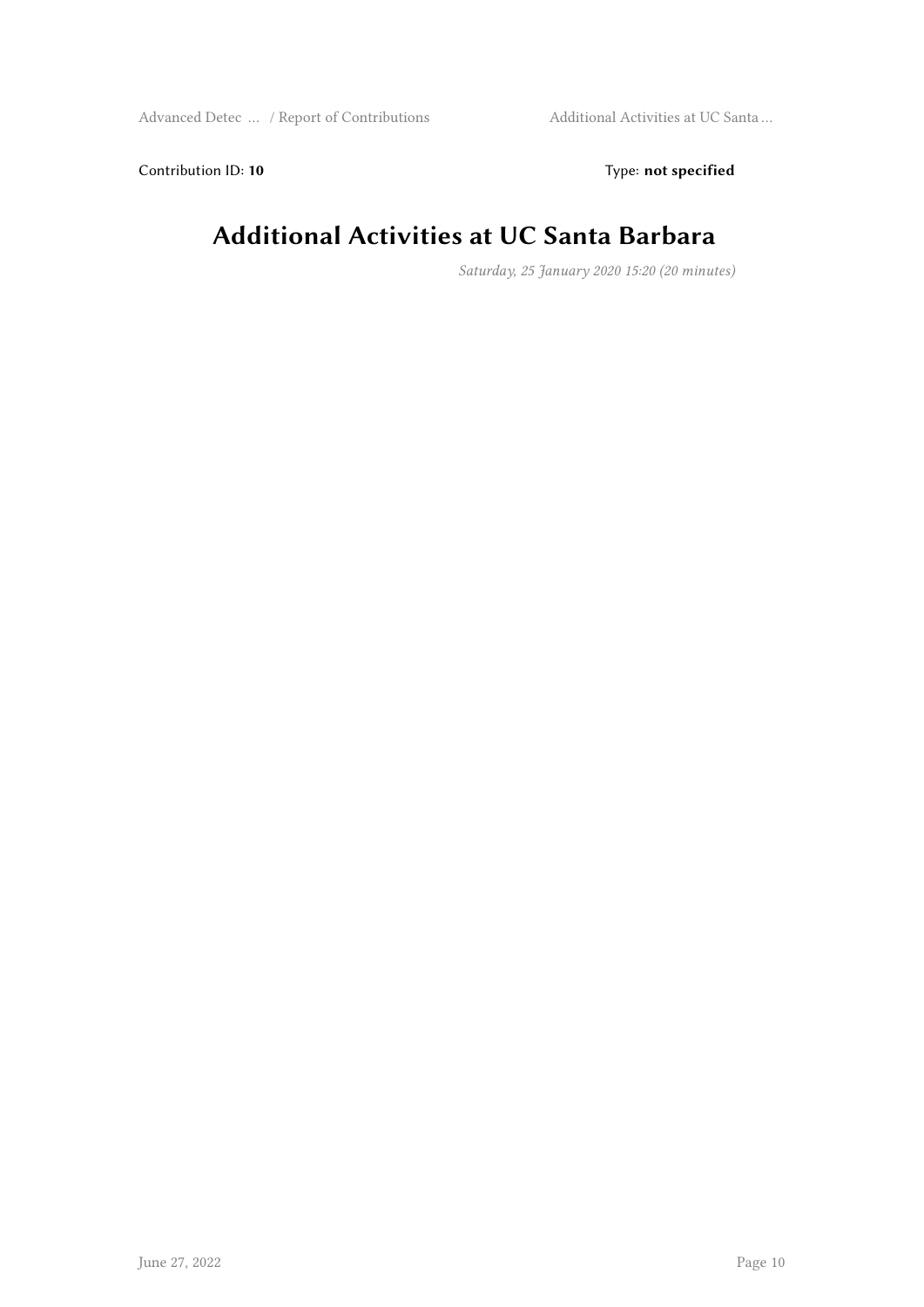Contribution ID: 11 Type: **not specified** 

## **Potential Collaboration with SLAC**

*Saturday, 25 January 2020 15:40 (20 minutes)*

**Presenter:** Dr JACOBSON, Bryce (SLAC)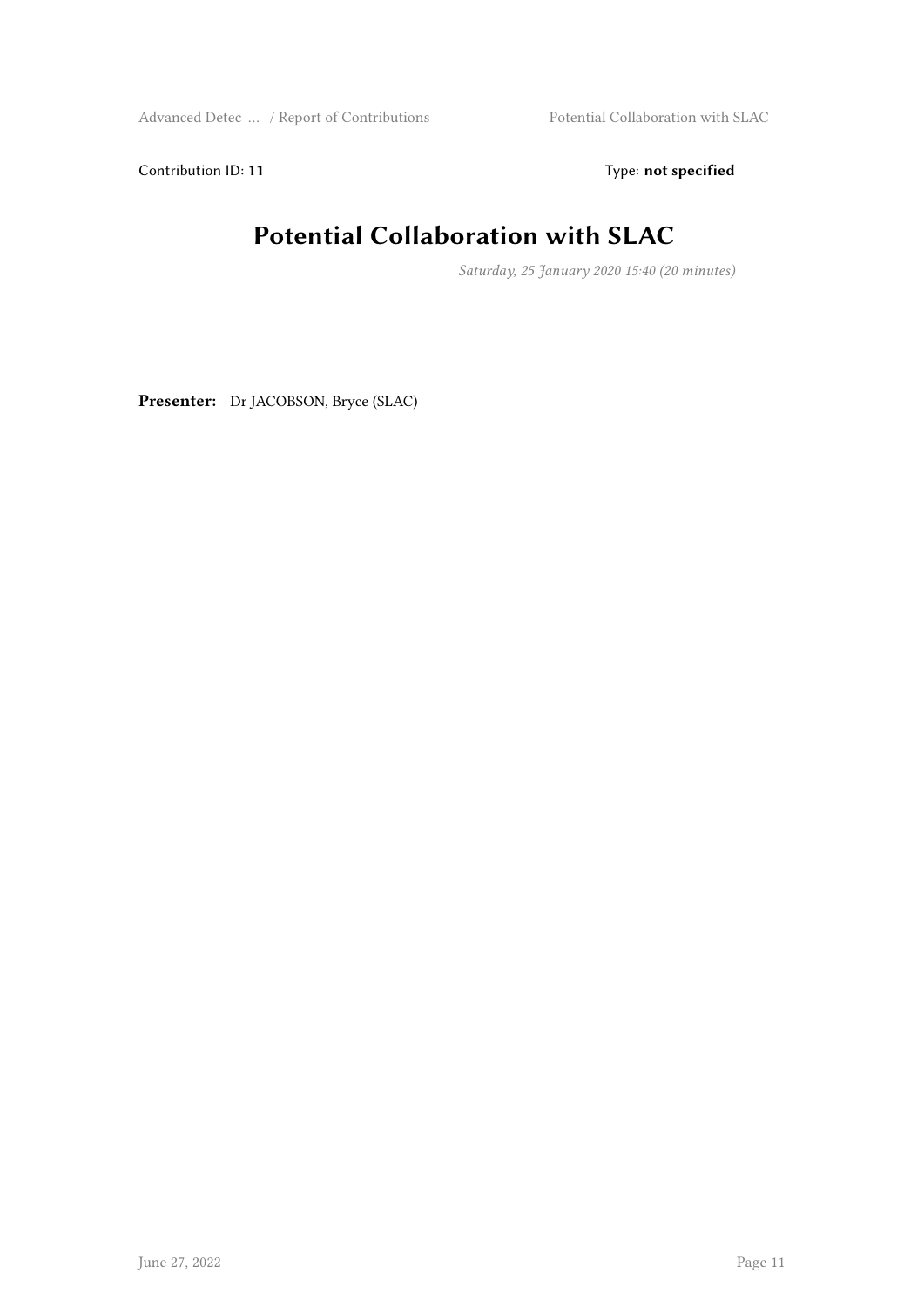Advanced Detec … / Report of Contributions Activities at Crocker Nuclear Lab …

Contribution ID: 12 Type: **not specified** 

#### **Activities at Crocker Nuclear Laboratory**

*Saturday, 25 January 2020 16:00 (20 minutes)*

**Presenter:** PREBYS, Eric (UC Davis)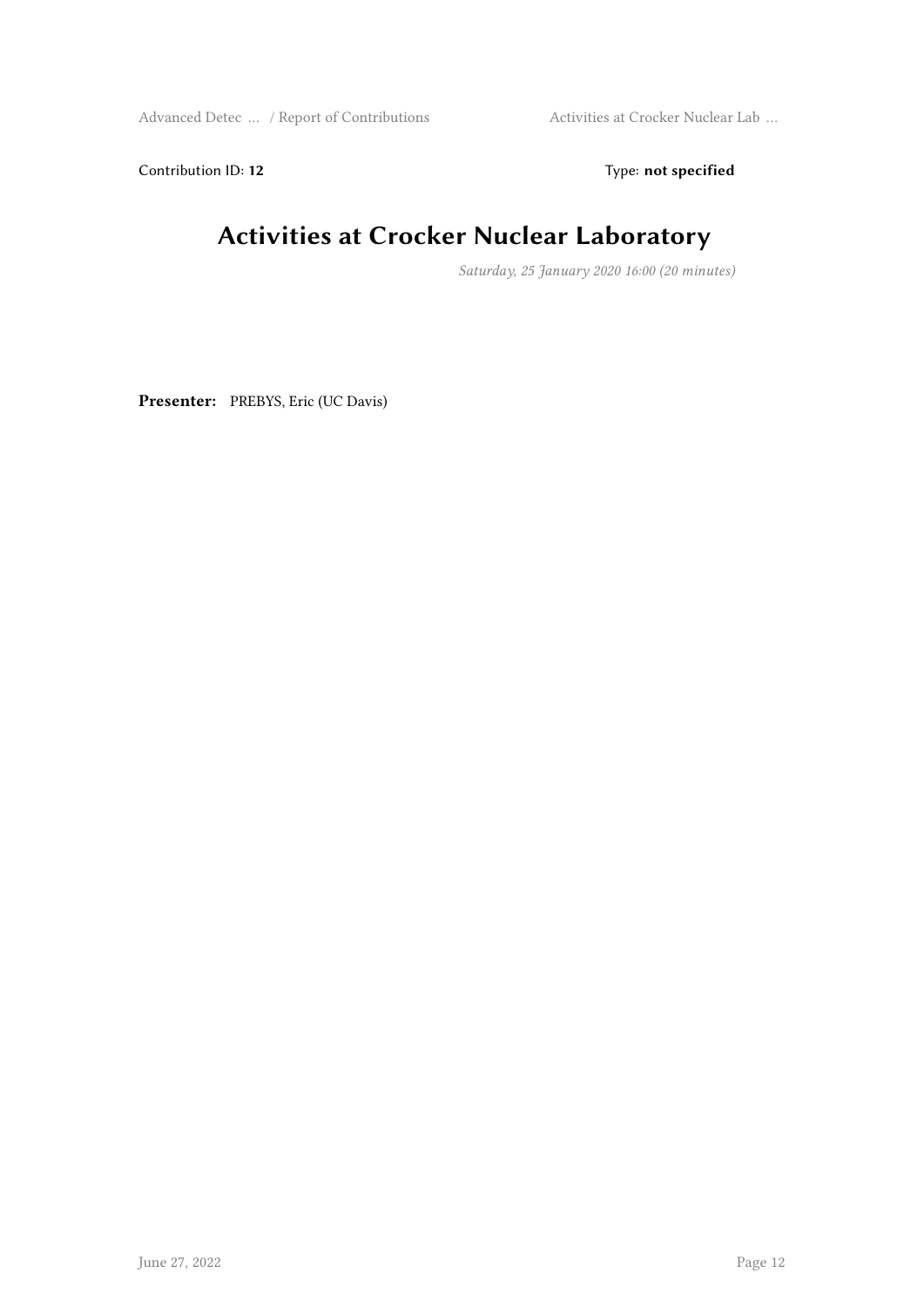Contribution ID: 13 Type: **not specified** 

#### **Discussion**

*Saturday, 25 January 2020 10:10 (30 minutes)*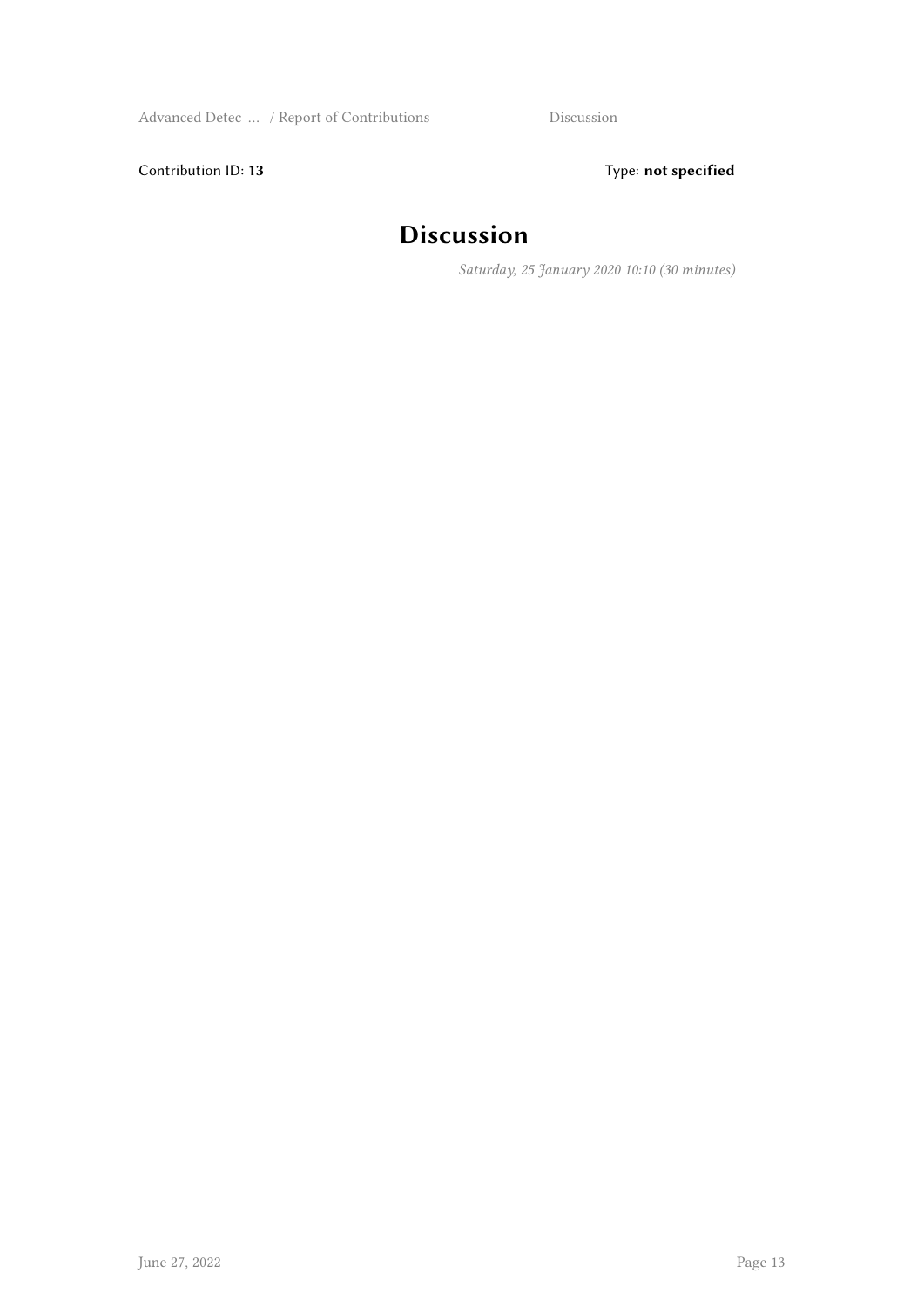Contribution ID: 14 Type: **not specified** 

#### **Discussion**

*Saturday, 25 January 2020 11:25 (30 minutes)*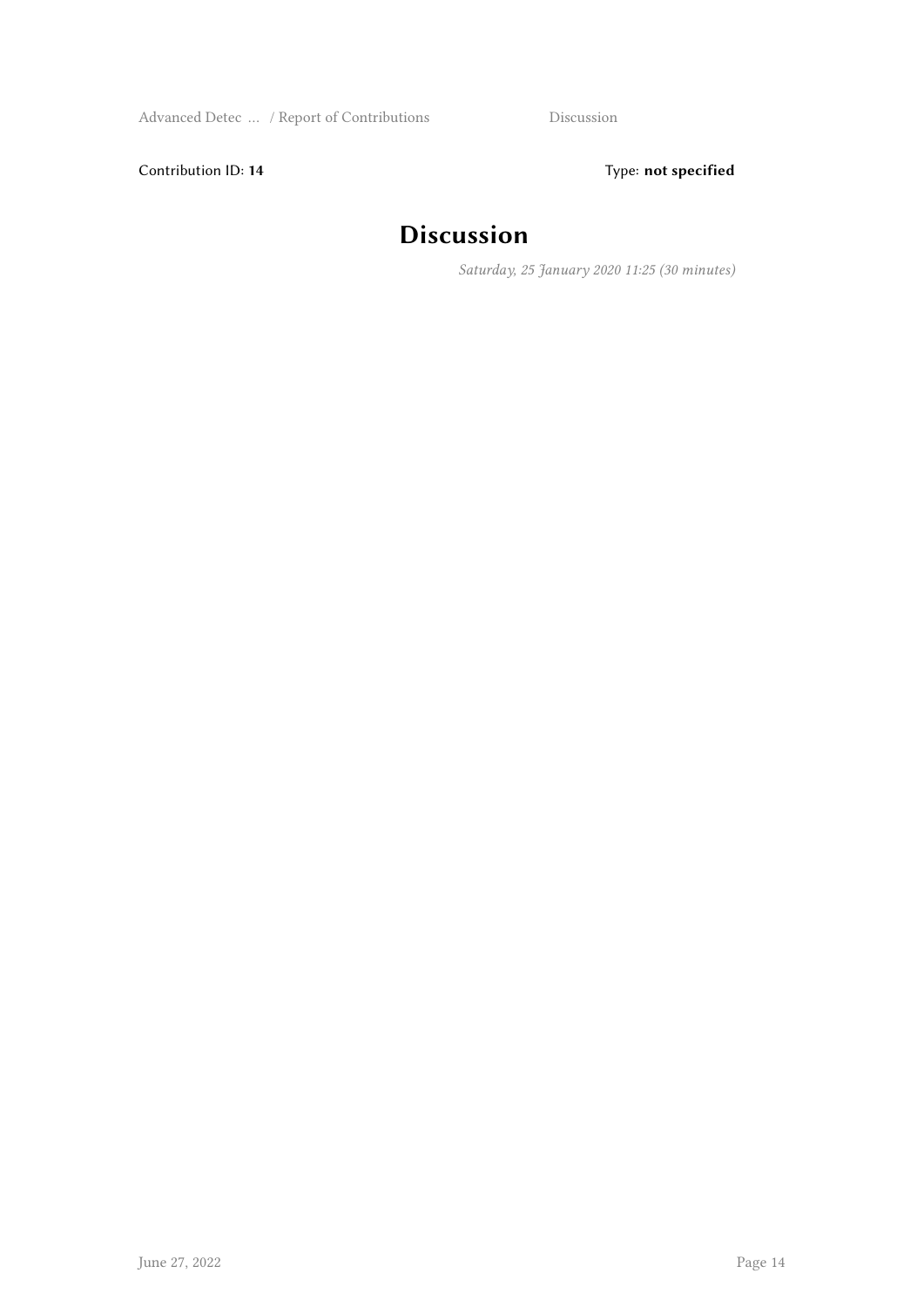Contribution ID: 15 Type: **not specified** 

#### **Discussion**

*Saturday, 25 January 2020 14:30 (30 minutes)*